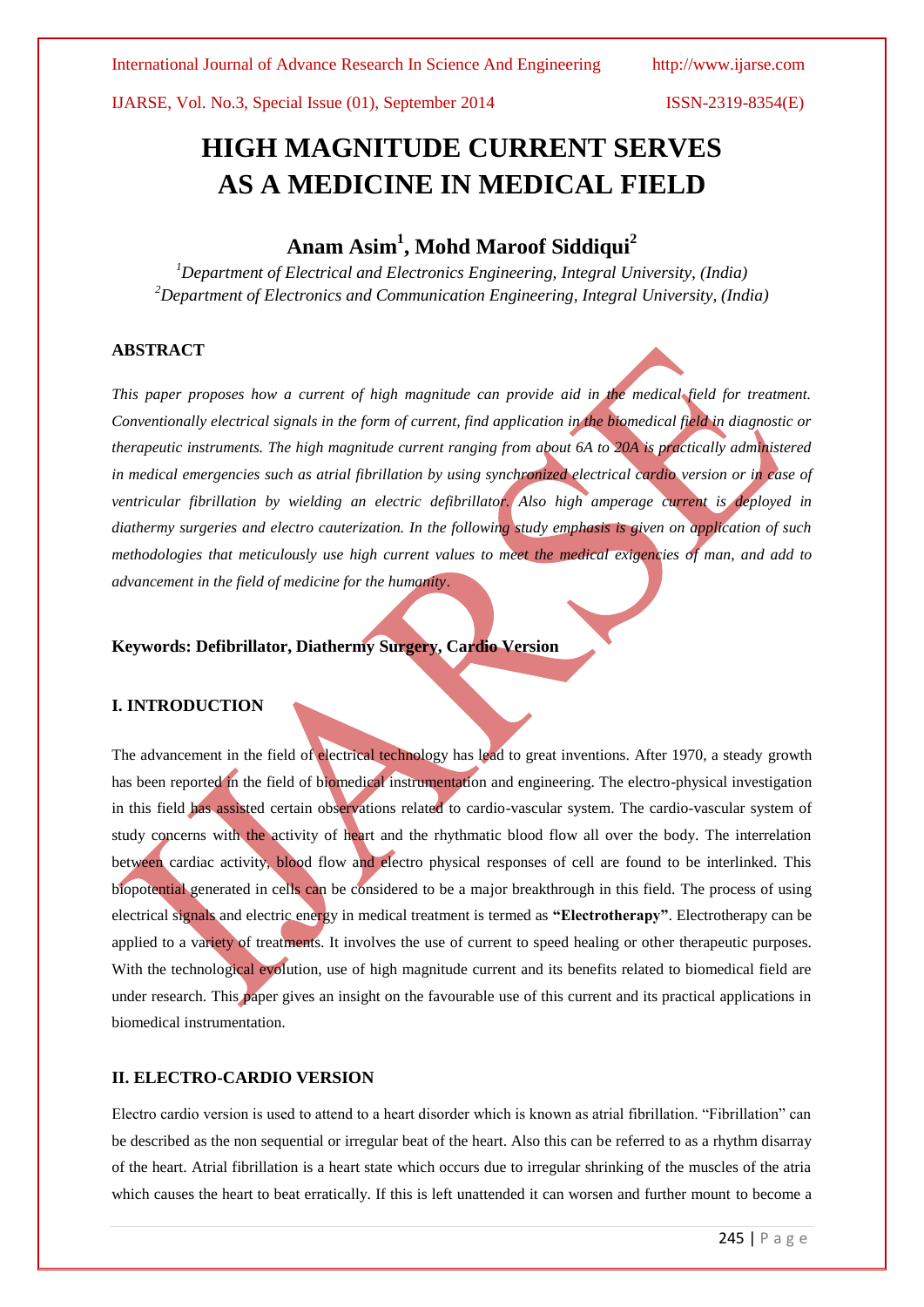major reason for heart strokes or heart attacks. Cardio version is a medical practice by which abnormally speedy heart rate or cardiac arrhythmia is rehabilitated to customary heart rate using electricity. The standard operating procedure for electro cardio version involves the application of a high dose of electric current. This high magnitude current brings back the erratic heart rate to the habitual sequence. The current is applied synchronously by providing it to the heart at a specific moment in the cardiac cycle. Each heartbeat is initiated in the upper right chamber which is also known as atria of the heart and it contains specific "pacemaker" cells. Every time these cells send a structured electrical signal all the way through the heart that results in a synchronized, recurring heartbeat. In patients with atrial fibrillation the atria fibrillate (or quiver) because of disorganized electrical wave fronts that flow all the way through both atria. This leads to less proficient blood pumping and an asymmetrical or speedy heartbeat. This low voltage and high current electricity penetrates the body through the metal pads that are placed on a specific manner on the chest. And then the electric shocks are given in a synchronous manner to stabilize the heart rate.

#### **III. DEFIBRILLATION**

Defibrillation is also one of the most widely used pactices used to treat fibrillation. The cardiac arrest is a failure of the heart, where in the heart stops pumping blood to the body because of the uncharacteristic beat of the heart. When this happens the patient loses consciousness and faces breathlessness, and the chances of death increases substantially.but in such a situaton the patient can be brought back to consciousness in a small span of time by using a defibrillator. The defibrillator is a device that gives shocks at a high current to normalize the rhythm of the heart and results in depolarization of the heart muscles and tunes the standard transference of electrical impulses of the heart. It is also similar to the cardio version process but the difference is that, in cardio version the shocks given follow a synchronous pattern whereas in defibrillation the shocks are unsynchronous and do not have any predefined cycle. Defibrillators were first demonstrated in 1899 by Jean-Louis Prévost and Frédéric Batelli.

The breakthrough in the field of defibrillators was the discovery of portable defibrillators which was pioneered in the 1960s in Belfast by professor Frank Pantridge. There are various types of defibrillators available as follows:

- 1. Advanced life support units(ALS)
- 2. Automated external defibrillators
- 3. Implantatble cardioverter defibrillators(ICD"s)
- 4. Wearable defibrillators

#### **ALS**

ALS defibrillators used in medical healthcare centres allow doctors to observe the victim"s heart pulse and physically intervene if a shock is needed. These are provided with AED.

#### **AED**

The most universally used defibrillators are the Automated External Defibrillators better known as AED"s. The AED"s are refined, safe, dependable, programmed devices that deliver electric shocks of high current value to patients of cardiac arrest. The AED"s analyse the patient"s heart pace and determines the requirement for a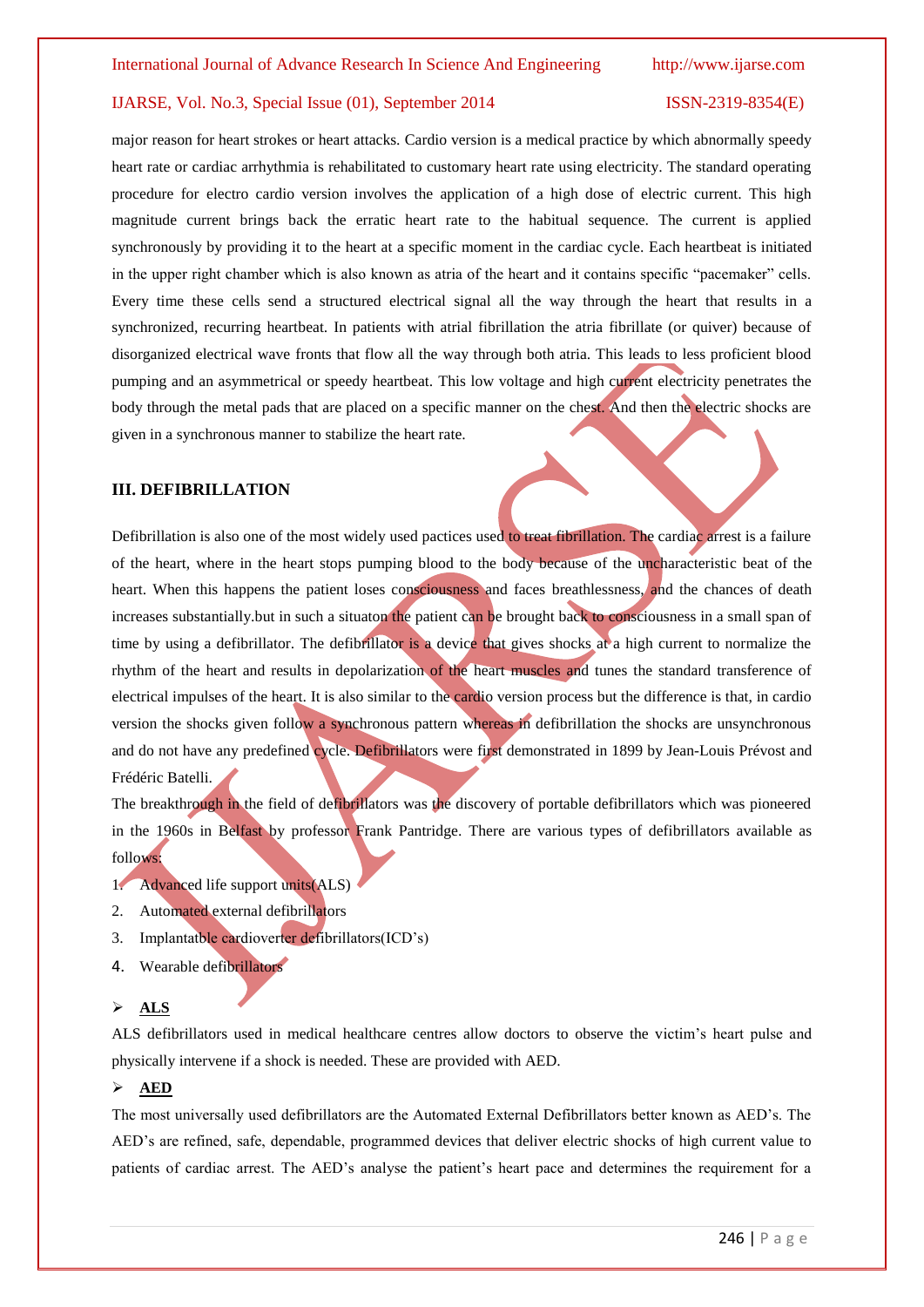shock. The AED"s have two sticky pads which serve as the electrodes and are placed on the right and left of the chest to provide uniform conduction

#### **ICD**

Each electrical signal usually starts in a group of cells called the sinus node. The signal starts from the top of the heart then moves to the bottom. An ICD utilizes high current electrical pulses or shocks to take care of life threatening cardiac arrests that arise in the ventricles, the bottom chambers. An ICD has wires with that connect to heart chambers. The ICD will examine the heart beat. If the device detects an unbalanced rhythm in the ventricles, it will apply low-energy electrical pulses to re-establish the regular rhythm. If the low-energy pulses don't bring back the regular heart rhythm, the ICD will change to sending high-energy pulses for defibrillation.. The high-energy pulses appear for a short period of time, just fraction of seconds, but they can be agonizing. Arrhythmias can also be treated with a pacemaker. An ICD is parallel to a pacemaker, but has some dissimilarity. Pacemakers provide low-energy electrical pulses. They are habitually employed to treat less hazardous heart conditions, such as those that take place in the upper chambers of the heart. Some of the ICDs can operate as both pacemakers and defibrillators.

### **IV. DIATHERMY**

The expression diathermy is derived from greek words 'dia'and 'therma' meaning "heating trough", thus it means electrically induced heat. It utilizes high-frequency electromagnetic current. In 1891, an American engineer and inventor Nikola Tesla discovered that heat occurred from irradiation of tissue with highfrequency alternating current and pointed out its possible medical applications. So diathermy uses an electric current to generate heat inside a tissue. It has a deep reach of about 2 inches from the skin's surface. The heat is not applied directly to the body in this process but the high current by the machine allows the body to produce heat from inside the tissue. Blood flow is promoted with the increasing heat. It also assists in the advancement of flexibility in rigid joints and connective tissues.

There are three types of diathermy:

- 1. Short wave (range 1–100 MHz)
- Microwave (typically 915 MHz or 2.45 GHz)
- 3. Ultrasonic
- $\triangleright$  Short wave diathermy equipment uses two condenser plates that are placed on both sides of the body. One more method of appliance is by induction coils that are flexible and can be placed on the body part to be treated. The high-frequency waves pass through the body tissues between the coils and then they are transformed into heat. These high frequency waves require a high magnitude of current to function. It may be applied in continous enrgy pulses.
- $\triangleright$  Microwave diathermy uses radar waves, which has higher frequency and shorter wavelength than radio waves. The therapeutic effects of microwave therapy are correlated to the exchange of energy into heat and its circulation throughout the body tissues. This mode of diathermy is considered to be the easiest to use, but the microwaves have comparatively poor depth of penetration. Microwave diathermy uses microwaves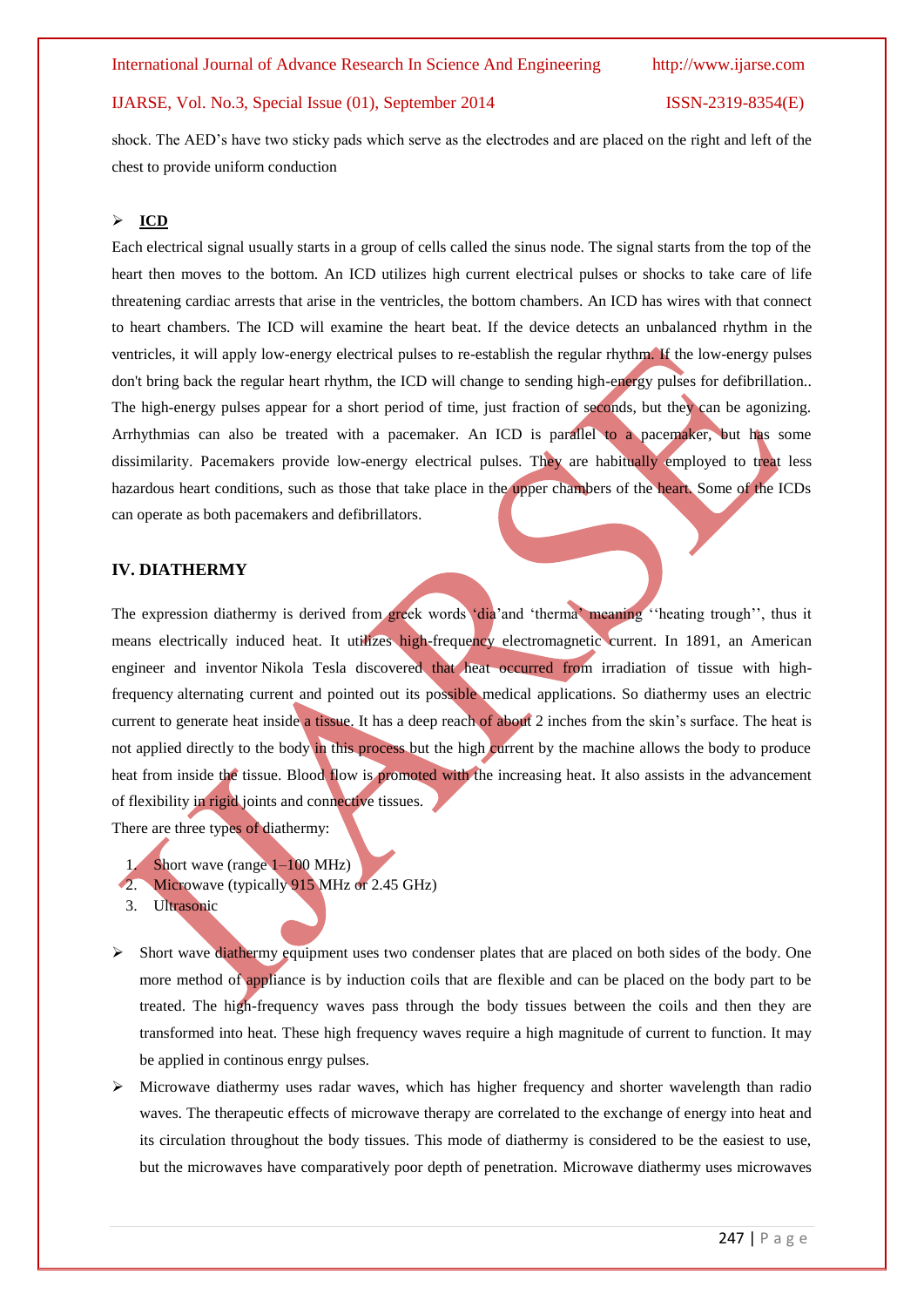to generate heat in the body. It can warm deep tissues without heating the skin. Since it can't penetrate deep muscles, it is appropriate for areas that are nearer to the skin.

 Ultrasonic uses sound waves to take care of deep tissues. Heat is produced by vibration of the tissue. This encourages blood flow into the area.

#### **V. ELECTROSURGERY**

This process involves using a high frequency current. This high frequency high magnitude current is applied to the body tissues as a means to cut or remove a tissue. It depends on the generation of heat dissipated by a tissue when electric current flows through it. This is accomplished by converting the electrical energy into heat.It is also called surgical diathermy. The tissue can be considered as an electric resistor. Its advantageous over the conventional method because of its ability to make precise cuts and minimize blood loss. Electrical current is formed by the movement of electrons, voltage is the force that causes this movement. The two types of current have different flow of electrons, in direct current (DC), electrons flow in the same direction, whereas in alternating current (AC), current changes direction after each cycle. The cycle is the time that is needed to pass through one positive or one negative alternation of the current. Electrosurgical units (ESU) employed in operating rooms convert the electrical frequencies from 50 to 60 Hz, to much higher frequencies, 500,000 to 3,000,000 Hz . This is vital to minimize nerve and muscle stimulation, which occurs at electrical currents below 10,000 Hz .

Diathermy may be:

#### **Monopolar**

In this type of surgery the current goes through the patient to complete the cycle.

#### **Bipolar**

In this type of surgery the current only passes through the tissue between the two electrodes of the instrument.

Electrosurgery is a little different than electrocautery. The latter uses heat conduction from a probe heated to a glowing temperature by a direct current. This may be accomplished by direct current from dry-cells in a penlight-type device. Electrosurgery, by contrast, uses alternating current to directly heat the tissue itself.

Electrosurgery is of the following types:

- Electrodesiccation
- Electrofulguration
- Electrocoagulation
- Electrosection

#### **VI. CONCLUSION**

This paper reflects how the high magnitude current can attend to the different types of medical issues. The objective is that it intends to promote the technological development in expanding the applications of high magnitude electrical signals to attain beneficial and coherent outcomes in the medical field. My research in this